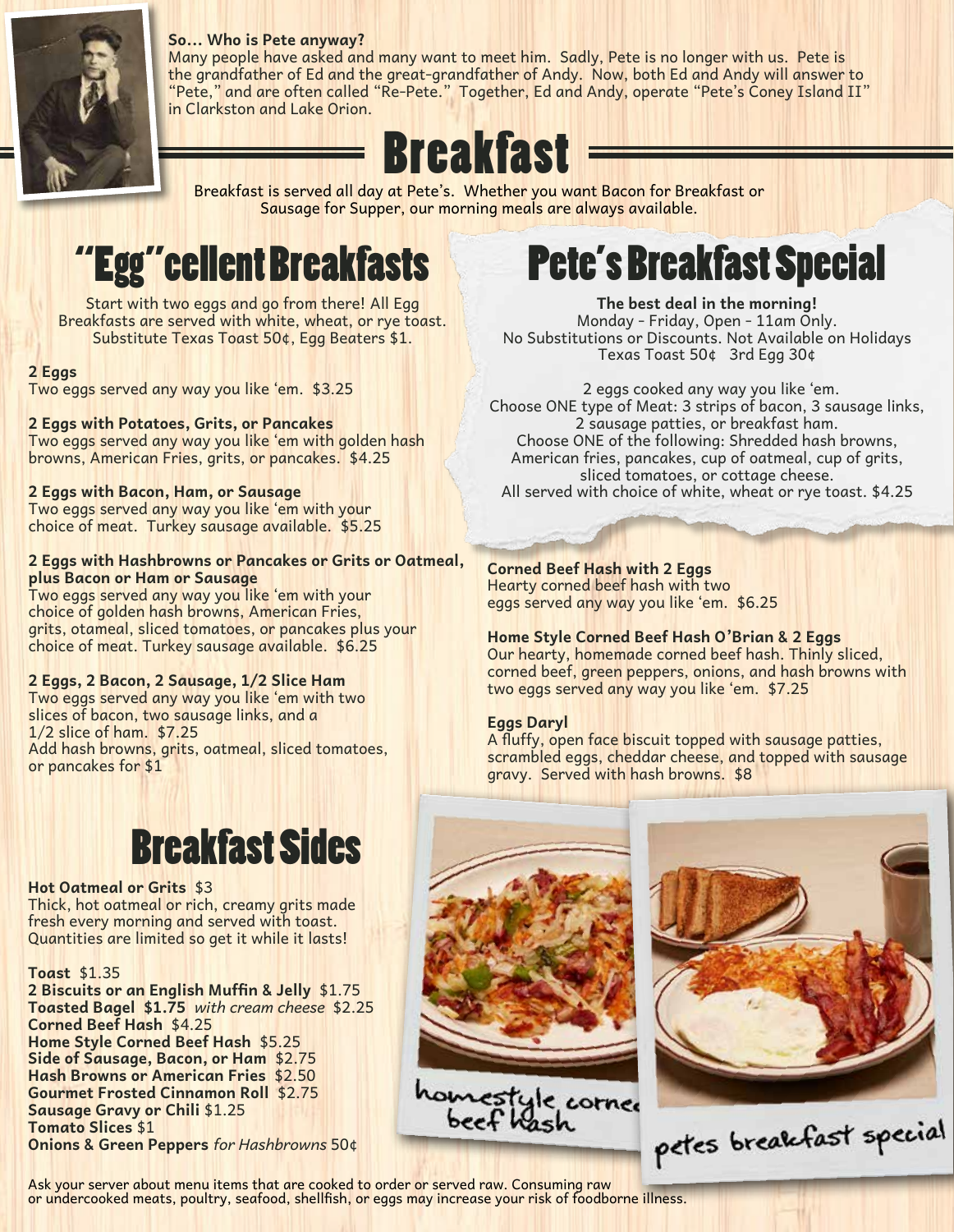Way back, in the late 20's, Pete and his wife, Donna, and their children, Walt, Chris, and Olga, started the very first "Pete's" on the corner of Lull and Wesson in Pontiac. This neighborhood restaurant served full dinners and seated about 60 patrons.

### Breakfast Favorites

### **Fried Egg Sandwich**

One fried egg served on a toasted English Muffin, Bagel, or your choice of toast. \$2.25

*Add cheese \$2.75 Add meat and cheese \$3.75*

### **Homestyle Biscuits & Sausage Gravy**

Our flaky, golden, homemade biscuits smothered in rich sausage gravy. \$4.75 half order \$3.75

*Add two eggs served any way you like 'em \$1.00*

#### **Pancakes or French Toast**

Three of our warm, fluffy pancakes or three full slices of french toast. \$4.75 half order \$3.75

*Add two eggs served any way you like them \$1.00 Add your choice of meat \$2.25 Add blueberries or strawberries \$1.00*

#### **Breakfast Burrito**

A flour tortilla stuffed with 3 eggs and cheddar, plus your choice of ham, bacon, or sausage. Served with salsa and sour cream, chili, or sausage gravy. \$7.25

### 3 Egg Omelettes

All Omelettes served with White, Wheat, or Rye Toast & Jelly. Made with 3 Extra Large Grade A Eggs, gently scrambled, slow cooked, and filled with fresh ingredients. Served with sliced tomatoes, hash browns, American Fries, grits, or pancakes. Texas Toast 50¢ extra.

### **Just Cheese Omelette**

Just what it sounds like, a delicious cheddar cheese omelette! Choose from Swiss, American, Cheddar, Mozzarella, or Feta. \$5.25

#### **Cheese Plus One**

A cheddar cheese omelette plus one additional ingredient of your choice. \$6.25

### **Veggie Omelette**

Onions, green pepper, tomatoes, mushrooms, and cheddar cheese, all tucked inside. \$7.25

### **Southern Omelette**

Cheddar cheese, sausage, onions, green peppers, hash browns, all inside and smothered with sausage gravy. \$8.25

**Gyro Omelette** Gyro meat, feta, tomatoes, and onion, all inside. \$7.25

# Pete's BIG Breakfast

3 Eggs cooked anyway you like 'em, 5 strips of bacon or 5 links of sausage or 3 sausage patties or a thick slice of ham or a third pound hamburger patty, 2 golden pancakes & syrup, shredded hash browns or American Fries, and toast & jelly. This is one big honkin' breakfast! \$9



southern omelet

#### **Greek Omelette**

Ham, feta, tomatoes, and onions. Opa! \$7.25

### **Farmer's Omelette**

Don't worry, you don't have to be a farmer. We serve them to everyone! Ham, cheddar cheese, onions, green peppers, and hash browns, ALL inside. \$7.25

#### **Western Omelette**

Ham, cheddar cheese, onions, and green peppers, all tucked inside. \$7.25

#### **Spinach Omelette**

Spinach, feta, tomatoes, onion, and green pepper, all tucked inside. \$7.25

### **Pete's "The Works" Omelette**

Bacon, sausage, ham, green peppers, onions, cheddar cheese, and hash browns inside fluffy, fresh eggs. \$8.25



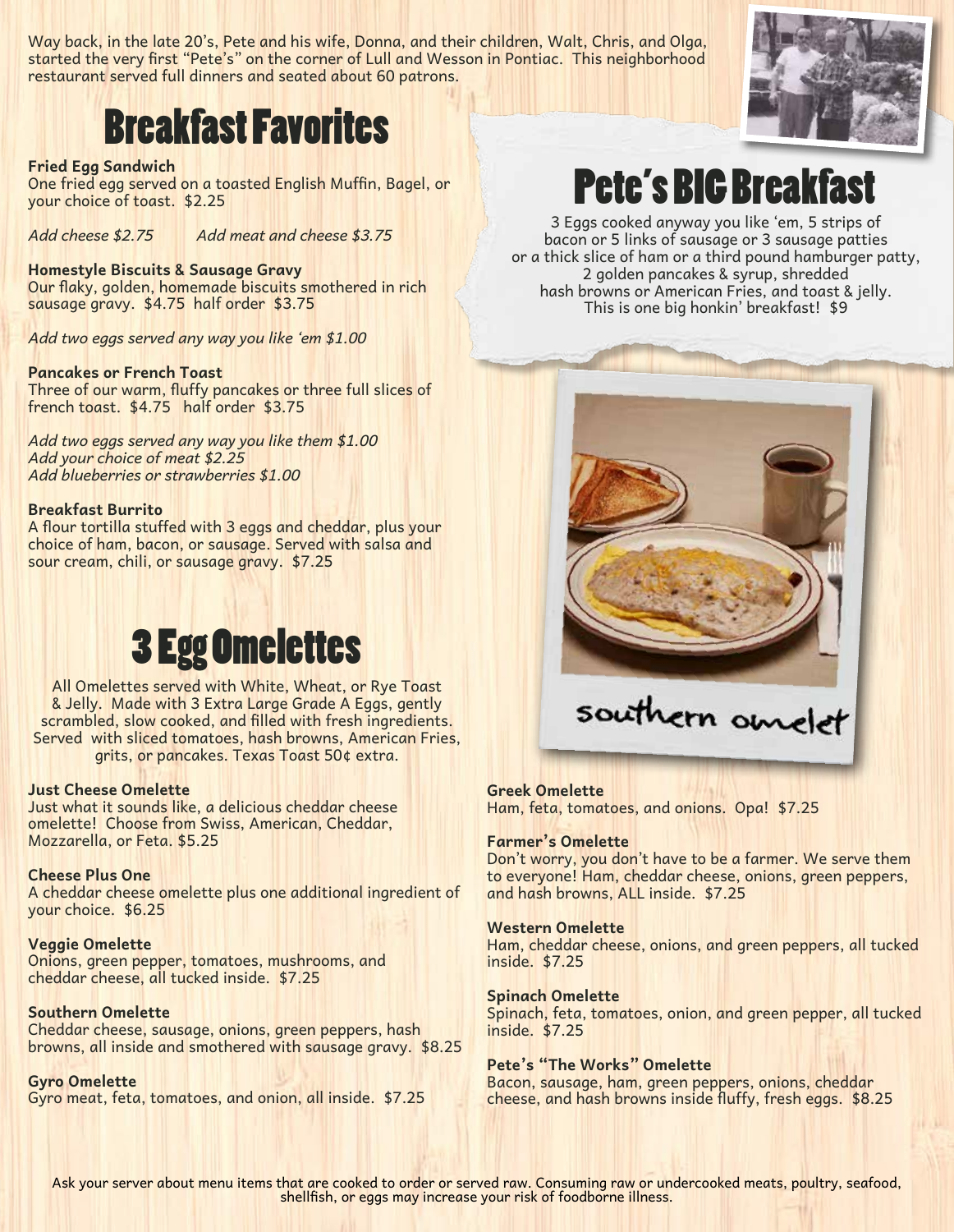

A few years later, "Pete's" moved to Saginaw and Jackson in Pontiac. It was a much smaller establishment (a tin building) with window service, serving hot dogs, pop, coffee, and donuts. Breakfasts were added later. Pete's was a hit!

# **Trers**

Beer Battered Onion Rings \$3.59 5 Crispy Cheese Stix \$4.39 5 Chicken Tenders \$5.59 Chicken Tenders by the Piece \$1.19

Battered Mushrooms \$4.99 Fish by the Piece \$1.99 Home Made Potato Chips \$.99 French Fries \$1.99 Tater Tots \$1.99

Cheese French Fries or Tots \$2.99 Chili French Fries or Tots \$2.99 Chili Cheese French Fries or Tots \$3.99 Bacon 'n Cheddar Fries or Tots \$3.99

### Pete's Coney Hit Parade

Pete's Coney Islands are served with our original No-Bean Chili, Mustard, and Fresh Chopped Onions.

Pete's II Original Coney Island Hot Dog \$1.99 Pete's II Original Coney Style Hamburger \$1.99 Pete's II Original Coney Style Double Hamburger \$2.99 Pete's II Original Loose Hamburger Loose Hamburger on a hot dog bun. \$2.29 Pete's II Original Coney Combo Hot dog topped with Loose Hamburger. \$2.99

*Add Cheese to any Coney-Style Delight \$.59*

Plain Hot Dog \$1.69

**Pete's Original "Slippery Pete" Sliders** Three sliders cooked up just the way you like 'em. Beef patty topped with Grilled Onions, a Slice of Pickle, Ketchup, and Mustard on Steamed Buns. \$4.99 *With Fries \$5.99*

### **Chicken Strip Lunch**

Crispy, golden chicken tenders and French Fries. 4 Strip Basket \$6.99

### **Coney Specials**

Includes Fries & Drink. No substitutions or discounts. 1 Pete's Original Coney \$5.39 2 Coneys \$7.29 1 Loose \$5.59 2 Loose \$7.79 Add cheese \$0.59 Add chili \$0.99

# Pete's Custom Creations

Served with chips and a pickle. Combo includes your choice of fries, soup, coleslaw, or cottage cheese. Substitute Tossed Salad \$0.99 or Baby Greek Salad \$1.39

### **Buffalo Chicken Sandwich**

Chicken strips tossed in Frank's Red Hot Sauce with lettuce and tomato on a sub bun. Your choice of Bleu Cheese or Ranch dressing. Sandwich \$6.59 Combo \$7.99

### **The Billy Goat**

Roast beef, turkey, Swiss Cheese, and Thousand Island Dressing on grilled rye bread. Sandwich \$6.59 Combo \$7.99

### **D.M. Pete's Club**

Corned Beef, American Cheese plus cole slaw, lettuce, tomato, and Thousand Island Dressing on rye bread. Sandwich \$6.59 Combo \$7.99

### **Skinny Pete**

Ham, Swiss Cheese, tartar sauce, lettuce, and tomato on a grilled sub bun. Sandwich \$6.59 Combo \$7.99



Ham, turkey, roast beef, bacon, American and Swiss Cheese piled on grilled texas toast with Miracle Whip, tomato & lettuce. Sandwich \$6.59 Combo \$7.99

### **Philly-Style Steak or Chicken and Cheese Sub**

Roast beef or grilled chicken and Swiss Cheese on a sub bun with grilled onions, mushrooms, and green pepper. Sandwich \$6.59 Combo \$7.99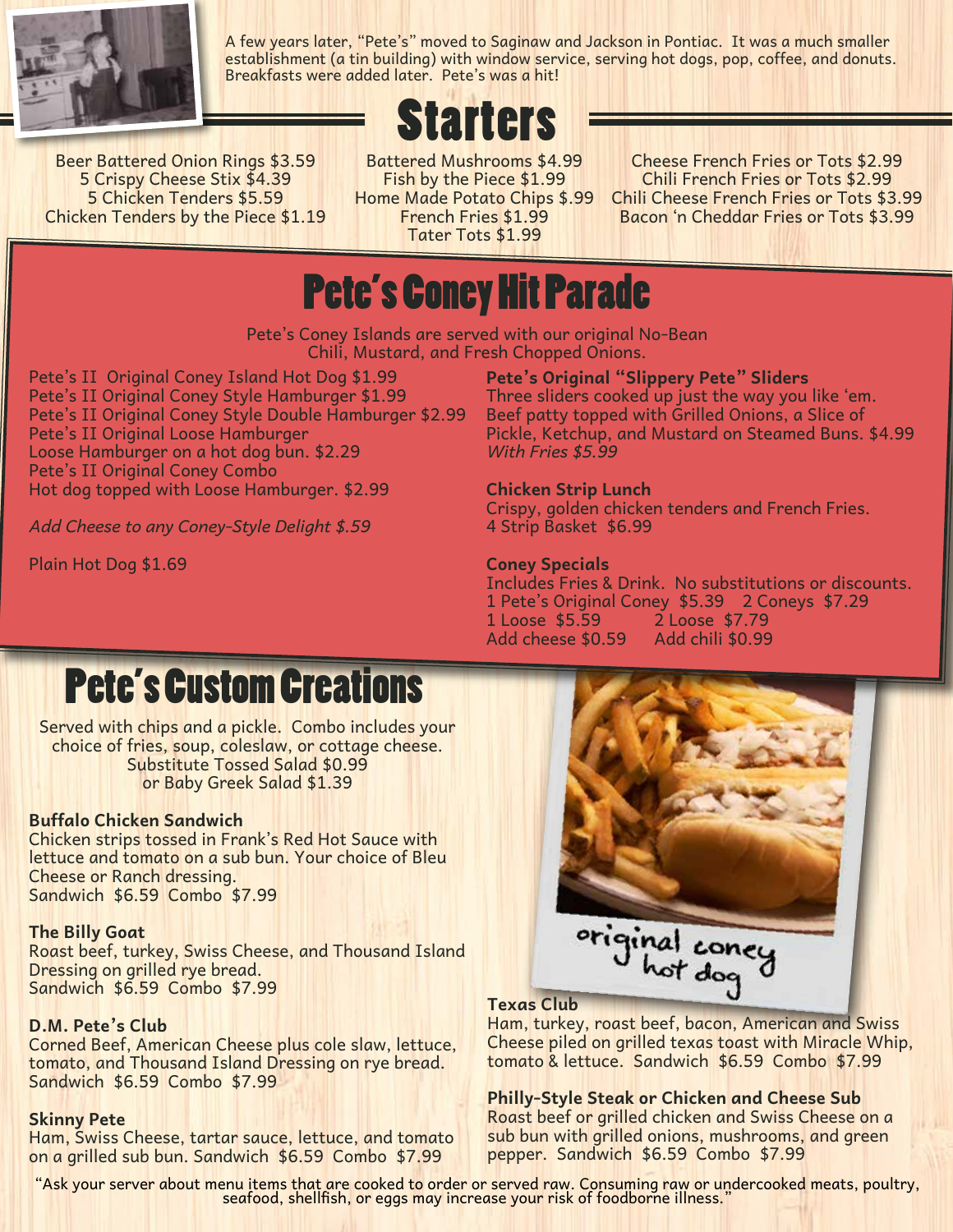

They expanded in 1936, moving across the street to a larger building, and in 1949, the old tin building was replaced with a new brick building that featured two horseshoe-island counters. In 1964, Pete's moved from Saginaw and Jackson to Orchard Lake Road near Williams.

# Lunch

### Hand Crafted Burgers

All burgers are hand crafted, cooked to order, and served with homemade chips and a pickle. Combo includes a cup of soup, or fries, or cole slaw, or cottage cheese. Add bacon for only \$.99 Substitute Tossed Salad \$0.99 or Baby Greek Salad \$1.39

### **The Classic Burger**

Third pound beef hamburger with lettuce, tomato, onion, pickles, mustard, ketchup, and Miracle Whip. Add cheese on us! Burger \$4.29 Combo \$5.99

### **Texas Rick Burger**

Third pound beef hamburger with cheddar cheese, bacon, onion ring, lettuce, tomato, and BBQ Sauce. Burger \$6.29 Combo \$7.99

### **Mushroom and Swiss**

Third pound beef hamburger with creamy Swiss Cheese and sauteed mushrooms. Burger \$5.29 Combo \$6.99

### **Turkey Burger**

Third pound turkey burger with lettuce, tomato, onion, pickles, mustard, ketchup, and Miracle Whip. Add cheese on us! Burger \$5.29 Combo \$6.99

### **Third Pound Patty Melt**

Third pound beef patty with swiss cheese and grilled onion on grilled rye bread. Burger \$5.29 Combo \$6.99

### The Classics

All Pete's Classics are extra-big, served on choice of white, wheat, or rye bread with chips and a pickle. Combo includes choice of fries, soup, coleslaw, or cottage cheese. Substitute Tossed Salad \$0.99 or Baby Greek Salad \$1.39

### **Reuben or Turkey Reuben**

Lean corned beef with sauerkraut and Swiss Cheese or oven-roasted turkey with coleslaw and Swiss Cheese, all on grilled rye with 1000 Island Dressing. \$6.29 Combo \$7.99

### **Triple Decker Club Sandwich**

Ham, turkey, bacon, cheese, lettuce, tomato, and Miracle Whip. \$6.29 Combo \$7.99

### **Fish Sandwich**

Hand battered Icelandic Cod, lettuce, tomato, and a side of tartar sauce. \$5.99 Combo \$7.59



### **The Stranger**

Third pound beef hamburger with roast beef, Swiss Cheese, Thousand Island Dressing, lettuce, and tomato. Burger \$6.29 Combo \$7.99

### **Fonzie Burger**

Third pound beef hamburger with ham, Swiss Cheese, onion ring, lettuce, tomato, and Miracle Whip. Burger \$6.29 Combo \$7.99

**Tuna Melt** With American Cheese on rye. \$6.29 Combo \$7.99

### **Tuna on Toast**

With lettuce and tomato on request. \$5.49 Combo \$6.99

**Grilled Cheese** \$2.99 Combo \$4.69 **Toasted BLT** \$5.29 Combo \$6.99

**Grilled Chicken Breast Sandwich** With lettuce, tomato, and Miracle Whip. \$6.29 Combo \$7.99

**Stacked Turkey or Ham with Cheese** With lettuce, tomato, and Miracle Whip. \$6.29 Combo \$7.99

**Chicken Salad Sandwich** With lettuce and tomato on request. \$5.29 Combo \$6.79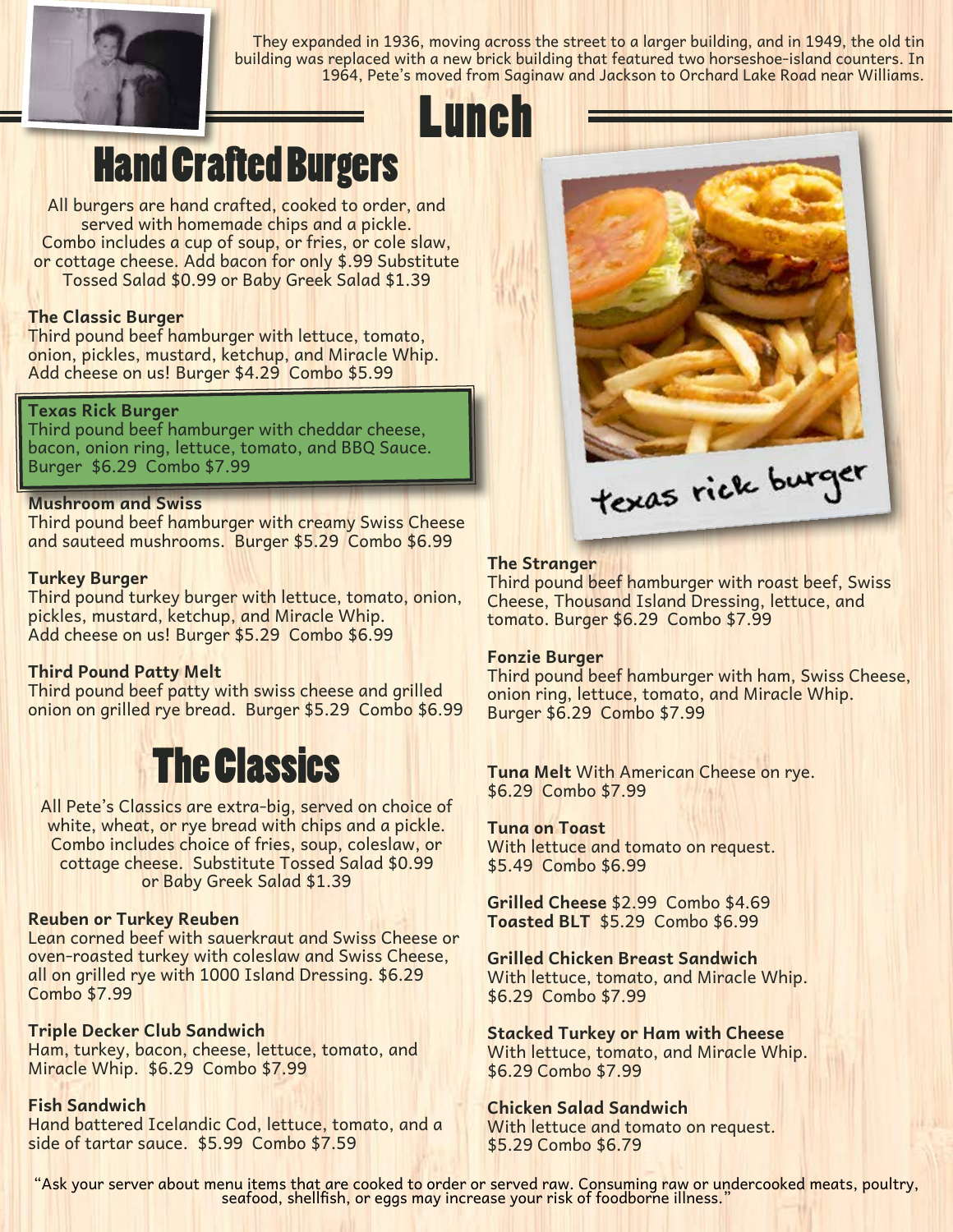In 1974, Ed joined his father as a partner of Pete's Coney Island. Chris (Ed's father) retired in 1981. In 1985, Pete's Coney Island II opened in Clarkston.





All of Pete's Pitas are accompanied by homemade chips and a pickle spear. Combo includes your choice of fries, soup, coleslaw, or cottage cheese. Substitute Tossed Salad \$0.99 or Baby Greek Salad \$1.39

### **Grilled Chicken Pita**

Grilled chicken with lettuce, tomato, and Miracle Whip, topped with American and Swiss Cheese. Pita \$6.59 Combo \$7.99

### **Chicken Strip Pita**

Chicken strips with lettuce, tomato, and Miracle Whip, topped with American and Swiss Cheese. Pita \$6.59 Combo \$7.99

### **Roasted Turkey Pita**

Roasted turkey with lettuce, tomato, and Miracle Whip, topped with American and Swiss Cheese. Pita \$6.59 Combo \$7.99

### **Deli Sliced Ham Pita**

Deli sliced ham with lettuce, tomato, and Miracle Whip, topped with American and Swiss Cheese. Pita \$6.59 Combo \$7.99

### **Crispy Bacon Pita**

Crispy bacon with lettuce, tomato, and Miracle Whip, topped with American and Swiss Cheese. Pita \$6.59 Combo \$7.99



**Tuna Pita**

Tuna with lettuce, tomato, and Miracle Whip, topped with American and Swiss Cheese. Pita \$6.59 Combo \$7.99

### **Chicken Salad Pita**

Chicken salad with lettuce, tomato, and Miracle Whip, topped with American and Swiss Cheese. Pita \$6.59 Combo \$7.99

### **Lamb or Chicken Gyro**

Pita bread with lamb or chicken, tomato, onion, and a side of cucumber sauce. Pita \$6.59 Combo \$7.99

### **Meaty Petey**

Roast beef, mushrooms, green pepper, onion, and Swiss Cheese on a grilled pita. Pita \$6.59 Combo \$7.99

#### **Roadhouse Pita**

Crispy chicken, bacon, onion ring, cheddar cheese, BBQ sauce, lettuce, and tomato. Pita \$6.59 Combo \$7.99

### **Chicken Bacon Ranch**

Crispy or grilled chicken, bacon, Swiss and American Cheese, lettuce, tomato, and a side of ranch. Pita \$6.59 Combo \$7.99

### **Veggie Pita**

Grilled mushrooms, green pepper, onion, tomato, lettuce, and Miracle Whip with Swiss and American Cheese. Pita \$6.59 Combo \$7.99

### **Chicken Caesar Pita**

Grilled chicken, romaine lettuce, diced tomato, topped with Parmesan Cheese and Caesar Dressing. Pita \$6.59 Combo \$7.99

### **Club Pita -** *Hot or Cold*

Ham, turkey, bacon, Swiss, American Cheese, Lettuce, Tomato, and Miracle Whip. Pita \$6.59 Combo \$7.99

petes pitas order up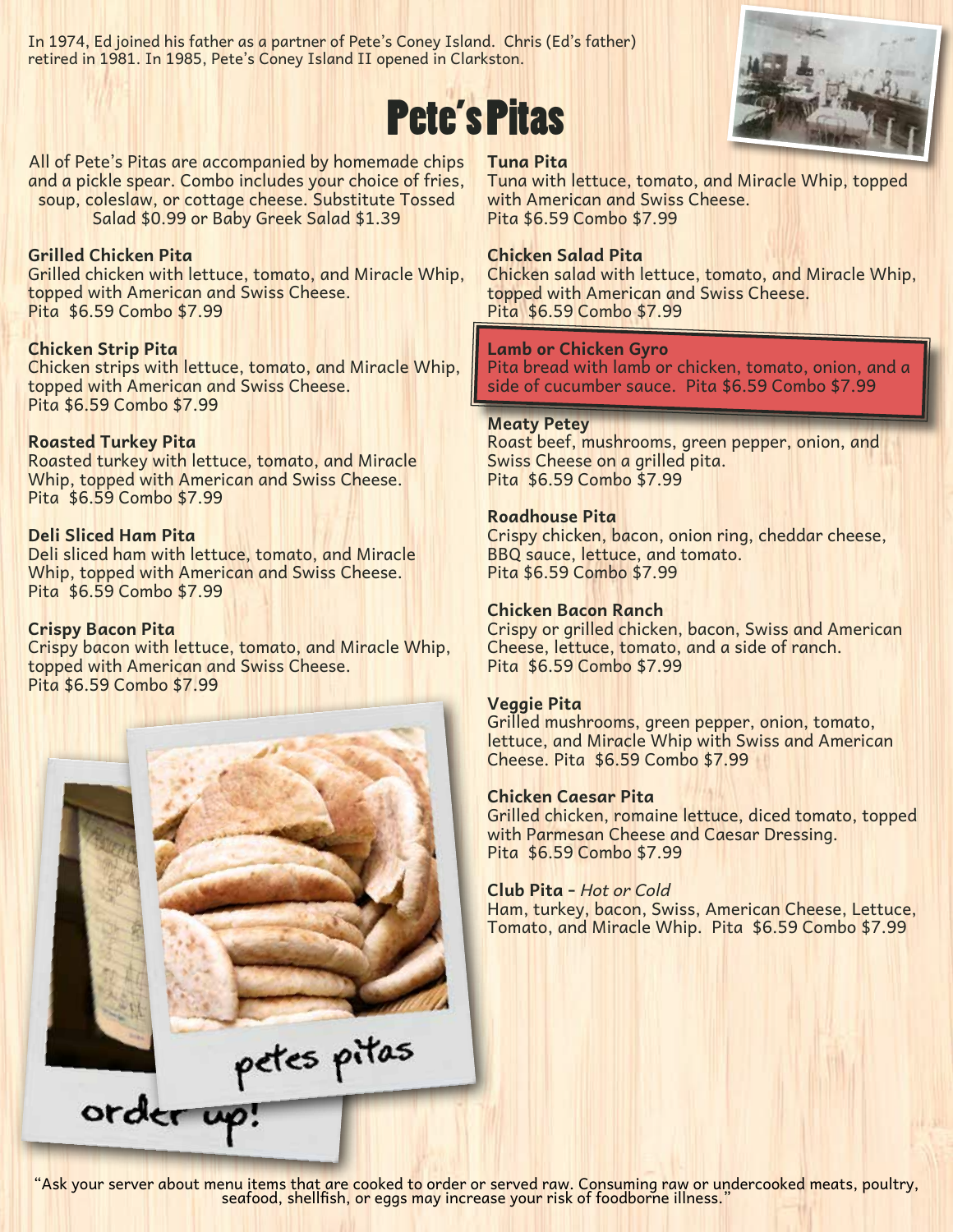

In 1997, the new home of Pete's Coney II was built on top of Waterford hill. Continuing in the family tradition, Andy joined his father in 2002, the fourth generation to serve our customers since 1929.

# Soups, Salads, & Lighter Fare

Our salads are served with a grilled pita. Dressing Choices: Ranch, Italian, French, Greek, Caesar, Thousand Island, Bleu Cheese, Oriental, Raspberry Vinaigrette, or Honey Mustard.

### **Soup du Jour**

Ask your server for today's soups! Cup \$2.59 Bowl \$2.99 Quart \$5.99

### **Pete's Original Coney Chili**

Pete's original no-bean chili. It's like a Coney without the hot dog. Cup \$2.59 Bowl \$2.99 Quart \$5.99

### **Pete's Homemade Chili with Beans**

Classic recipe chili made fresh to warm you from the inside. Cup \$2.59 Bowl \$2.99 Quart \$5.99

### **Oriental Chicken Salad**

Fresh mixed greens, with grilled chicken, Mandarin Oranges, crispy rice noodles, and red onion. \$7.59

### **Grilled Chicken Caesar Salad**

Grilled Chicken, Romaine Lettuce, Parmesan, Tomato, Crispy croutons topped with Caesar Dressing. \$7.59

### **Buffalo Chicken Salad**

Pete's signature buffalo chicken, fresh mixed greens, red onion, cheddar cheese, and cucumbers. \$7.59



oriental chicken

### **Tossed Salad**

Fresh mixed greens, tossed with red onion, tomato, and cucumbers. \$3.29 Substitute Baby Greek \$3.99

### **Grilled or Crispy Chicken Salad**

Your choice of grilled or crispy fried chicken, served on a bed of fresh mixed greens, garnished with tomato, cucumber, onions, and topped with shredded cheese. \$7.59

### **Chef's Salad**

Fresh mixed greens, with sliced ham, sliced turkey, American and Swiss Cheese, onion, hard boiled egg, tomato, cucumber, and carrots. \$7.59

### **Tuna or Chicken Salad**

Fresh mixed greens, topped with Tuna or Chicken Salad, onion, tomato, cucumber, and hard boiled egg. \$7.59

### **Greek Salad**

Fresh mixed greens, with Feta Cheese, red beets, red onion, tomato, Greek Olives, Pepperoncini, and Greek Dressing. \$7.59

### **Mix 'n Match**

Half Sandwich (Reuben, Turkey Reuben, Stacked Grilled Turkey with Cheese, Stacked Grilled Ham with Cheese, Tuna Melt, Tuna on Toast, Chicken Salad Sandwich, or BLT) and your choice of French Fries, cottage cheese, coleslaw, or cup of soup. \$6.59

### *Add-Ons*

*Grilled Chicken or Gyro Meat \$2.49 Cole slaw, or cottage cheese \$1.99 Sliced tomatoes \$.99 Grilled pita bread \$1.29*

### Soup & Salad Combo

Your choice of: Tossed Salad with shredded cheddar and croutons, Baby Greek, or Baby Caesar, and a Cup of Soup. \$5.99 *Add Grilled Chicken or Gyro Meat \$2.49 Upgrade to a Bowl of Soup \$0.79*